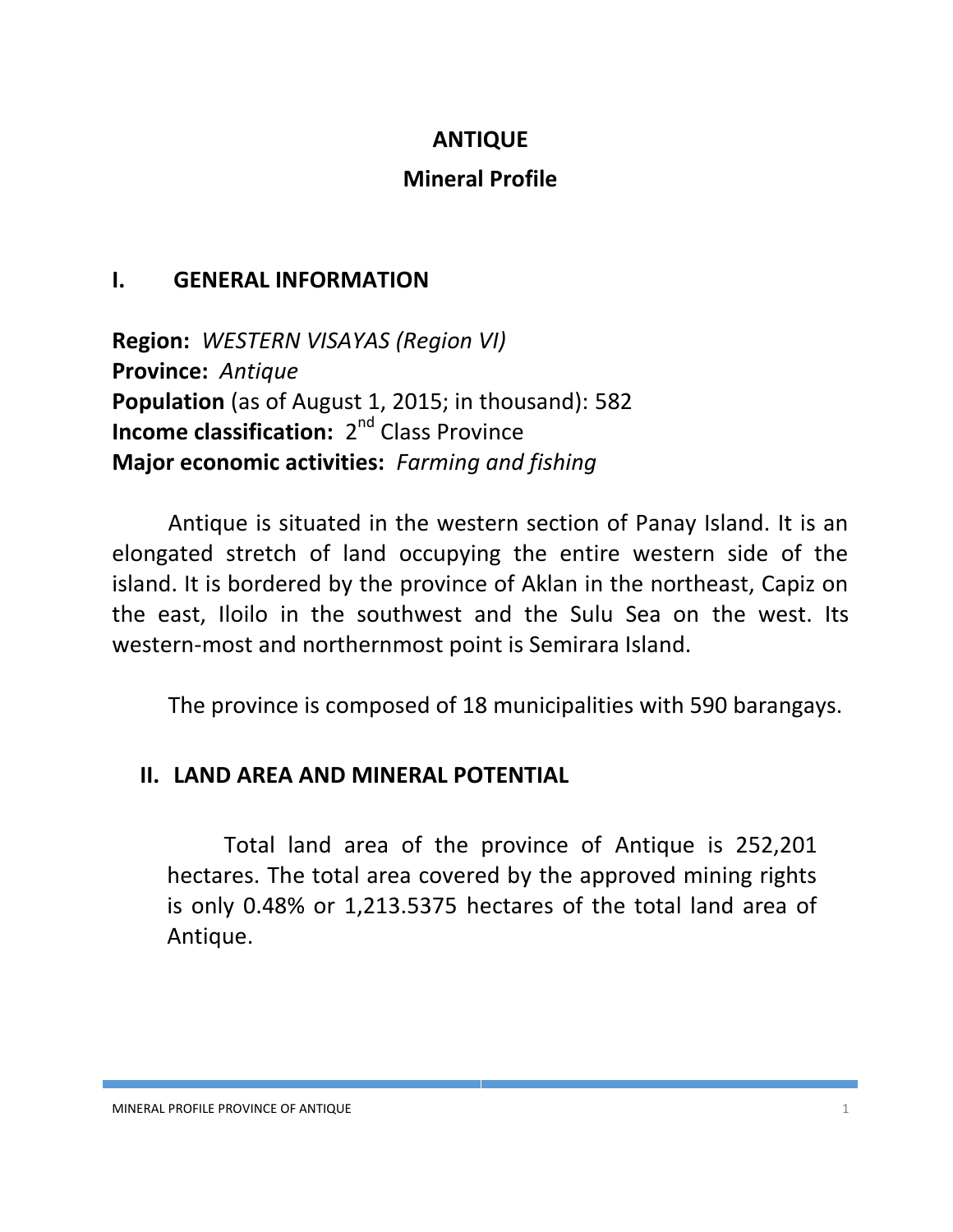# **Number of Mining Rights Issued by National Government in Antique**

| <b>TYPE OF MINING RIGHT</b>                            | <b>NUMBER</b>  | <b>AREA</b>     |
|--------------------------------------------------------|----------------|-----------------|
| <b>Mineral Production Sharing</b><br>Agreements (MPSA) | $\overline{2}$ | 1,064.2271 has. |
| Industrial Sand and Gravel<br>(ISAG) Permit            | 12             | 41.726 has.     |
| <b>Commercial Sand and Gravel</b><br>(CSAG) Permit     | 58             | 96.7725 has     |
| <b>Quarry Permit</b>                                   | 4              | 10.8119 has.    |
| TOTAL                                                  | 76             | 1,213.5375 has. |
|                                                        |                |                 |

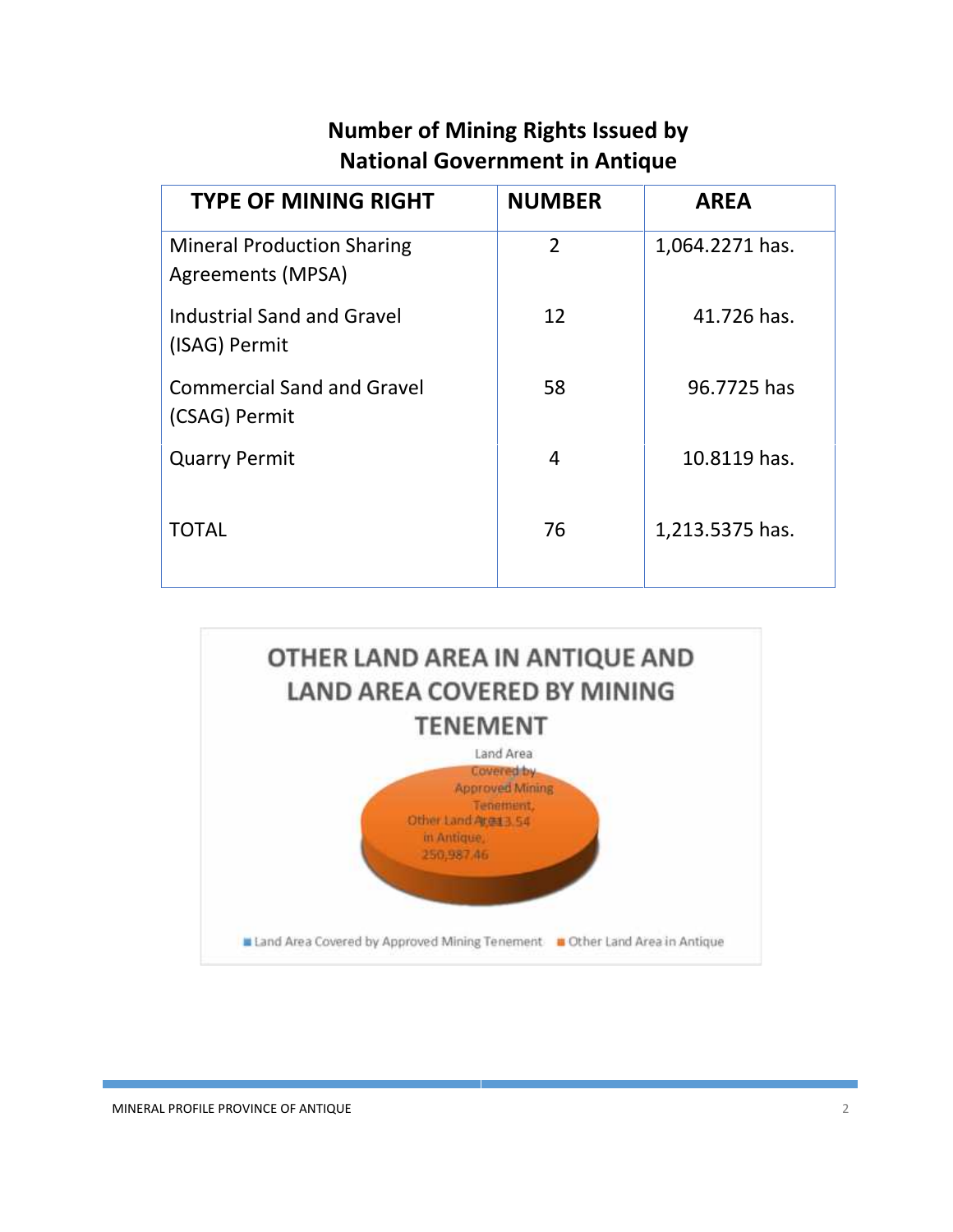### **III.MINERAL RESOURCES DEVELOPMENT PROJECTS**

The province has no operating mining company. All mining companies are under exploration. Tudor Mineral Exploration Corporation (MPSA No. 170-2001-VI) and Far East Cement Corporation (MPSA No. 326-2010-VI) explore marble and limestone.

### **IV. ECONOMIC CONTRIBUTION**

### **EMPLOYMENT**

Since there are no operations being conducted, employment consist only of administrative personnel. These companies are supposed to submit their monthly Mine General Accident Report (MGAR) for proper monitoring of the company's employment status, however, no reports have been submitted in the Office.

The role of mining when it comes to employment generation whether direct or indirect in the rural areas cannot be overly emphasized.

# **TAXES PAID**

- Total amount occupational fee paid by the two companies (TMEC and FECC) amounted to PhP 167,100.00.
- The municipality of Libertad explores for marble and limestone.

*Note: All other LGU remittances from permittees are yet to be submitted.*